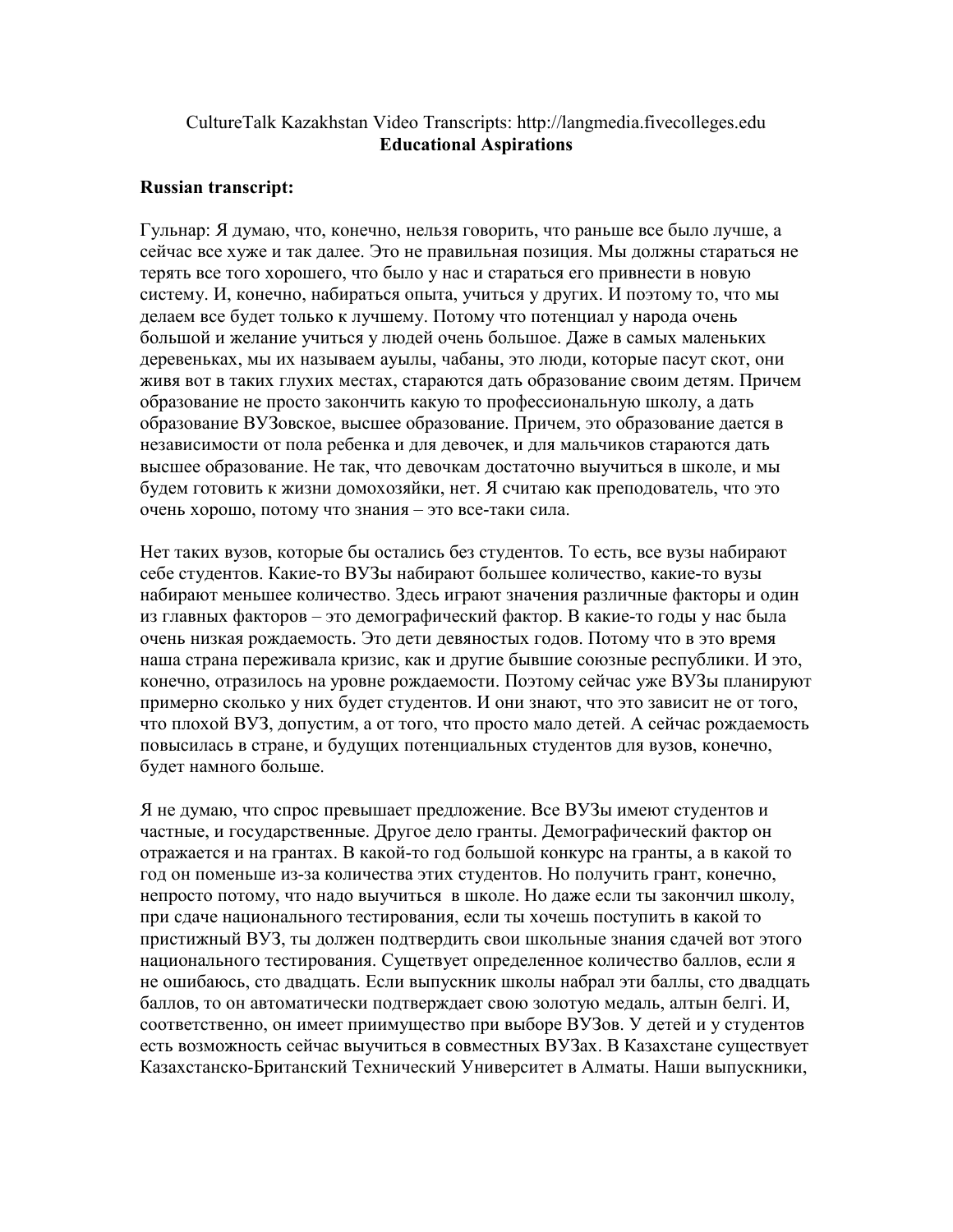закончившие школу с золотой медалью могут учиться в этом вузе бесплатно. Но обучение там стоит очень дорого.

Даурен: Я бы хотел немного объяснить почему казахский народ стремится так получить знания. Это, я думаю, исходит еще от наших предков. Потому что мы были кочевым народом. Информация и знания стоили очень многого. Старики они уже с годами накапливали опыт, накапливали знания. Они могли по природным каким-то знакам: по траве, по дереву, как солнце взошло, могут определить будет ли этот год урожайным, будет ли на пастбище достаточно травы, чтобы прокормить скот. Эти знания очень были нужны с древних времен и это как уже часть культуры, часть традиции, что человек молодой должен получать знания, чтобы в будущем он оправдал потраченные силы и рос достойным человеком.

## English translation:

Gulnar: I think it would be wrong to say that those times were better than what we have now, and so on. It's a wrong position. We must try to preserve all the good we had and try to introduce those methods into the new system. And, of course, we should learn from others and gain experience. Thus, our efforts will take us to the new level. Because our nation has a great potential and people's desire to study is great as well. Even in small villages, we call them *aul chabans*, those who herd the cattle try to give their children a decent education. By this I mean not only pre-university education but also higher education. Also, this education is given regardless of gender. Boys and girls get the same education. It is not like, "It is enough for girls to finish only high school and we shall prepare her to run a house." It is not like this. As a teacher I think it is right, because knowledge is power.

There are no universities that don't have enough students. Each university gets [enough] students. Some universities get more, some get less. There are various reasons for that. One of the major factors influencing the number of students overall is a demographic factor. Some years, the birthrate is very low. In the '90's…back then our country was suffering the crisis as were many other former Soviet republics. And, of course, it influenced the birth rate. That's why the universities plan how many students they will have. They know that it is depends on the fact that there are few children, not that the university is bad. Now, for example, the birth rate has increased and the number of potential students has also risen.

I don't think that demand exceeds supply. Both state and private universities have enough students. The situation with educational grants is different. Demographic factors influence the grants as well. Some years, the competition for the grants is very big. Some years it is not, because of the number of applicants. It is not easy to get a grant. First of all, one needs to study excellently at school. But even if one studied well, he/she needs to prove his/her knowledge by passing the United National Test.<sup>1</sup> The maximum is 120 points, as I remember. So, if a student gets 120 points, he/she automatically proves

<sup>&</sup>lt;sup>1</sup> United National Test (UNT) is an equivalent to the SAT in the States.